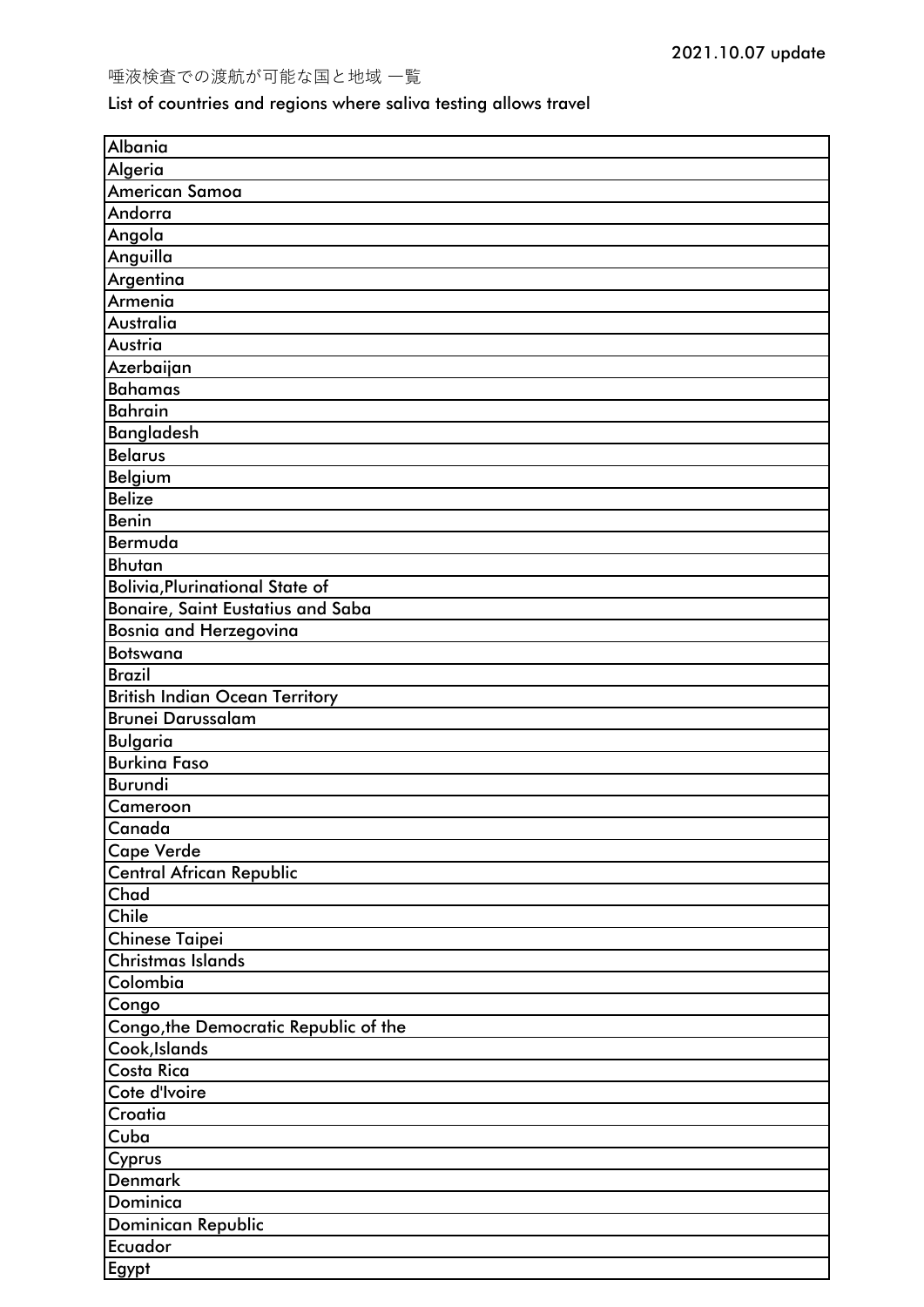| El Salvador                              |
|------------------------------------------|
| <b>Equatorial Guinea</b>                 |
| Eswatini                                 |
| Ethiopia                                 |
| <b>FalkLand Islands (Malvinas)</b>       |
| faroelslands                             |
| Fiji                                     |
| <b>Finland</b>                           |
| France                                   |
| <b>French Guiana</b>                     |
| Gabon                                    |
| Georgia                                  |
| Germany                                  |
| Ghana                                    |
| Gibralrar                                |
| Greece                                   |
| Greenland                                |
| Grenada                                  |
| Guadeloupe                               |
| Guam                                     |
| Guatemala                                |
| Guernsey                                 |
| Guinea                                   |
| guinea-Bissau                            |
|                                          |
| Guyana<br>Haiti                          |
| <b>Heard Island and McDonald Islands</b> |
|                                          |
| <b>Holy See(Vatican City State)</b>      |
| Honduras                                 |
| <b>Hong Kong</b>                         |
| <b>Hungary</b>                           |
| Iceland                                  |
| Iran, Islamic Republic of                |
| <b>Iraq</b>                              |
| Irelamd                                  |
| <b>Italy</b>                             |
| Jordan                                   |
| Kazakhstan                               |
| Kiribati                                 |
| Korea, Republic of                       |
| Kosovo                                   |
| Kuwait                                   |
| Kyrgyzstan                               |
| Lao People's Democratic Republic         |
| Latvia                                   |
| Lesotho                                  |
| Liberia                                  |
| Libya                                    |
| Liechtenstein                            |
| Luxembourg                               |
| Malawi                                   |
| <b>Maldives</b>                          |
| Mali                                     |
| Malta                                    |
| Martinique                               |
| Mauritania                               |
| Mauritius                                |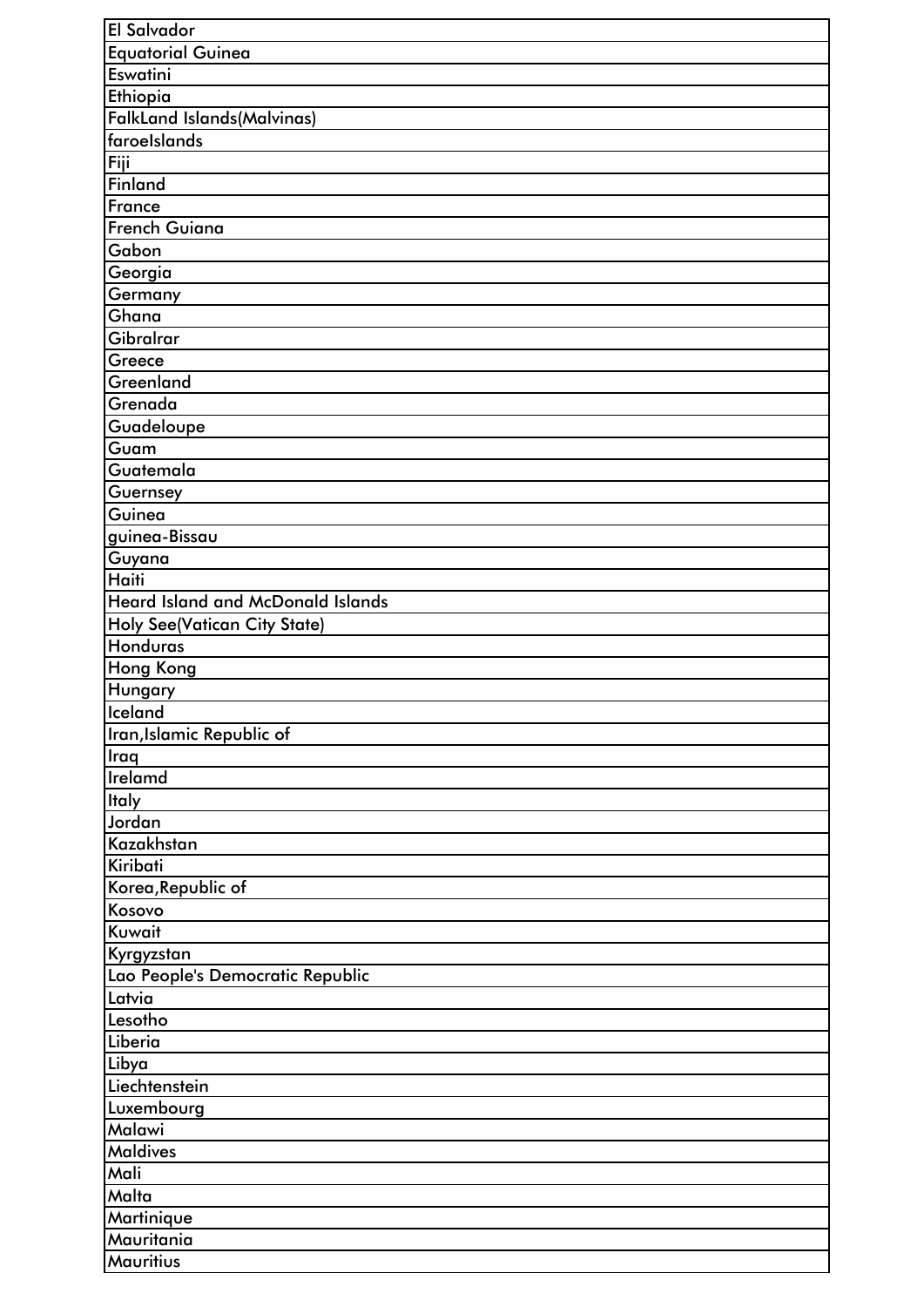| Mayotte                                      |
|----------------------------------------------|
| Mexico                                       |
| Moldova, Republic of                         |
| Monaco                                       |
| Mongolia                                     |
| Montenegro                                   |
| Montserrat                                   |
| Morocco                                      |
| Mozambique                                   |
| Namibia                                      |
| Nepal                                        |
| Nigeria                                      |
| Norfolk Island                               |
| North Macedonia                              |
| Northern Mariana Islands                     |
| Norway                                       |
| Pakistan                                     |
| Palau                                        |
| <b>Palestinian Territory, Occupied</b>       |
| Panama                                       |
| Papua New Guinea                             |
|                                              |
| Paraguay<br>Peru                             |
|                                              |
| Philippines<br>Poland                        |
|                                              |
| Portugal                                     |
| Puerto Rico                                  |
| Romania                                      |
| Russian federation<br>Rwanda                 |
|                                              |
| Saint Barthelemy                             |
| Saint Helena, Ascension and Tristan da Cunha |
| <b>Saint Lucia</b>                           |
| Saint Martin(French part)                    |
| Samoa                                        |
| San Marino                                   |
| Sao Tome and Principe                        |
| Senegal                                      |
| Serbia                                       |
| Seychelles                                   |
| Sierra Leone                                 |
| Singapore                                    |
| Slovakia                                     |
| Slovenia                                     |
| South Africa                                 |
| South Sudan                                  |
| Spain                                        |
| Sri Lanka                                    |
| Sudan                                        |
| Suriname                                     |
| Switzerland                                  |
| Tajikisatan                                  |
| Tanzania, United Republic of                 |
| <b>Thailand</b>                              |
| <b>Timor-Leste</b>                           |
| Togo                                         |
| Turkey                                       |